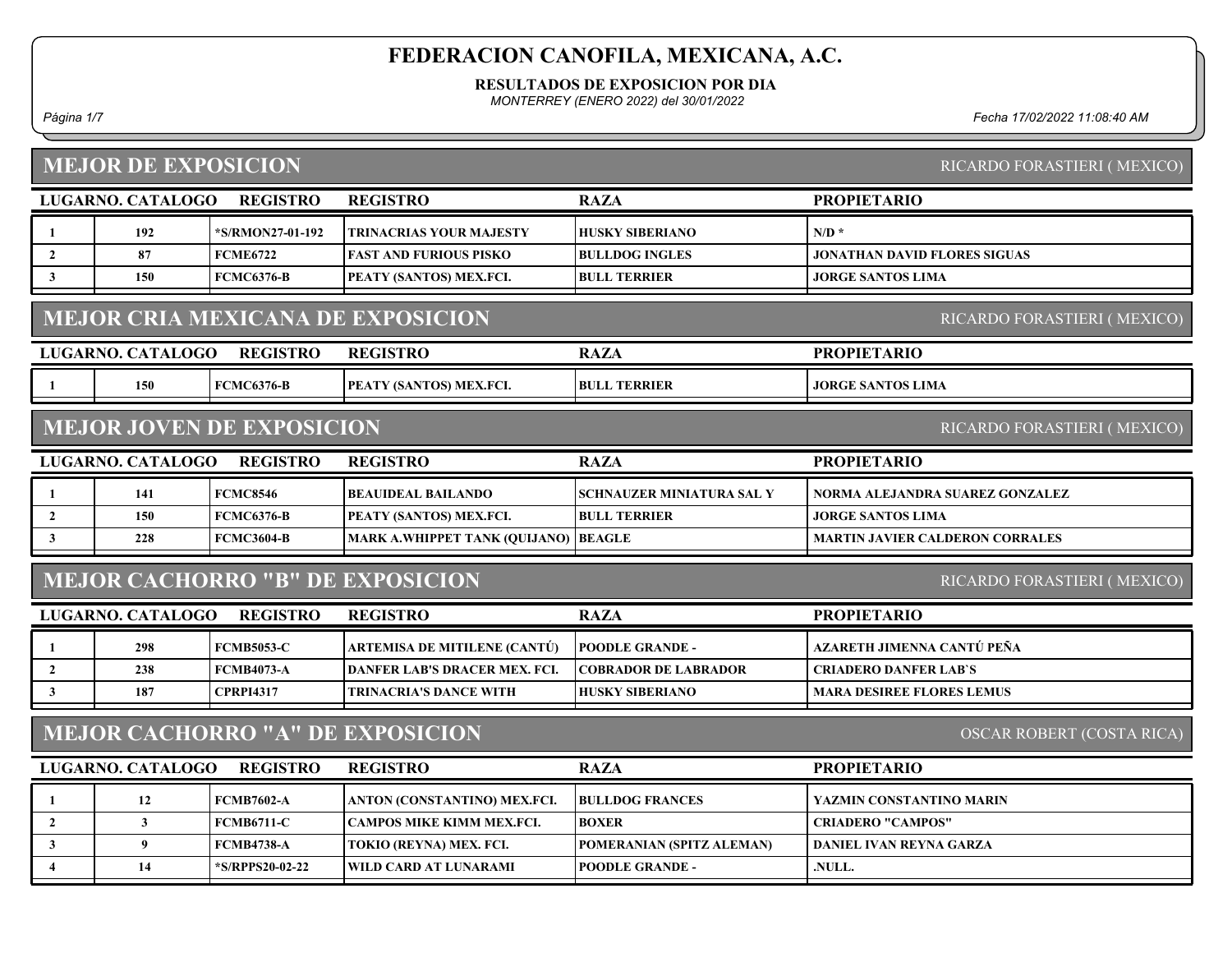#### RESULTADOS DE EXPOSICION POR DIA

MONTERREY (ENERO 2022) del 30/01/2022

Página 2/7 Fecha 17/02/2022 11:08:41 AM

#### MEJOR DE GRUPO 1

| OSCAR ROBERT (COSTA RICA) |  |
|---------------------------|--|
|                           |  |

| LUGARNO. CATALOGO | <b>REGISTRO</b>   | <b>REGISTRO</b>            | <b>RAZA</b>                     | <b>PROPIETARIO</b>            |
|-------------------|-------------------|----------------------------|---------------------------------|-------------------------------|
| 36                | <b>FCMB1691</b>   | [PIC D'ARLEE PANACHE]      | <b>IPASTOR DE PICARDO</b>       | <b>JACOUELINE FINKEL</b>      |
| 29                | <b>FCMB4030-A</b> | ANES AUSSIES PLAY THE GAME | <b>PASTOR AUSTRALIANO</b>       | CRIADERO ANES AUSSIES Y       |
| 41                | <b>FCMC8140</b>   | ADIL GAYAZ ORIGAMI         | <b>TWELSH CORGI PEMBROKE</b>    | LEONARDO VI SALDAÑA GONZALEZ  |
| 26                | <b>FCMC3620-D</b> | XANA (NUÑEZ) MEX. FCI.     | <b>PASTOR ALEMAN PELO CORTO</b> | <b>I JUAN JOSE NUÑEZ LEOS</b> |

## MEJOR JOVEN DE GRUPO 1

OSCAR ROBERT (COSTA RICA)

| <b>REGISTRO</b><br>LUGARNO. CATALOGO |    |                   | <b>REGISTRO</b>             | <b>RAZA</b>                      | <b>PROPIETARIO</b>             |
|--------------------------------------|----|-------------------|-----------------------------|----------------------------------|--------------------------------|
|                                      |    | <b>FCMC8140</b>   | ADIL GAYAZ ORIGAMI          | <b>TWELSH CORGI PEMBROKE</b>     | LEONARDO VI SALDAÑA GONZALEZ   |
|                                      | 32 | <b>FCMD2349-A</b> | THIAGO (VARGAS) MEX.FCI.    | <b>PASTOR AUSTRALIANO</b>        | <b>ROCIO VARGAS CASTRO</b>     |
|                                      |    | <b>FCMB7921</b>   | LEIGH-HI'S IKAL             | <b>IPASTOR DE SHETLAND</b>       | OSCAR RODRIGO PEREZ MOLINA     |
|                                      | 33 | FCMB5065          | VAN HELSING SULTAN DIAMONDS | <b>TPASTOR BELGA GROENENDAEL</b> | I IVONNE ADRIANA DAMM GONZALEZ |
|                                      |    |                   |                             |                                  |                                |

# MEJOR CACHORRO DE GRUPO 1

OSCAR ROBERT (COSTA RICA)

| LUGARNO. CATALOGO | <b>REGISTRO</b>   | <b>REGISTRO</b>            | <b>RAZA</b>                       | <b>PROPIETARIO</b>                     |
|-------------------|-------------------|----------------------------|-----------------------------------|----------------------------------------|
| 28                | <b>FCMB6455</b>   | TWOJ'S DANCING IN THE      | <b>PASTOR AMERICANO MINIATURA</b> | <b>MARIA MERCEDES CARDENAS VAQUERO</b> |
|                   | <b>FCMB4030-A</b> | ANES AUSSIES PLAY THE GAME | <b>PASTOR AUSTRALIANO</b>         | I CRIADERO ANES AUSSIES Y              |
|                   | <b>FCMD3348-E</b> | LILY (MARTÍNEZ) MEX. FCI.  | <b>IPASTOR ALEMAN PELO CORTO</b>  | GERARDO ITZMÁN MARTÍNEZ MARTÍN         |

#### MEJOR DE GRUPO 2

RICARDO FORASTIERI ( MEXICO)

| LUGARNO. CATALOGO<br><b>REGISTRO</b> |     |                   | <b>REGISTRO</b>                     | <b>RAZA</b>                      | <b>PROPIETARIO</b>                   |
|--------------------------------------|-----|-------------------|-------------------------------------|----------------------------------|--------------------------------------|
|                                      | 87  | <b>FCME6722</b>   | <b>FAST AND FURIOUS PISKO</b>       | <b>IBULLDOG INGLES</b>           | <b>JONATHAN DAVID FLORES SIGUAS</b>  |
|                                      | 141 | <b>FCMC8546</b>   | <b>BEAUIDEAL BAILANDO</b>           | <b>SCHNAUZER MINIATURA SAL Y</b> | NORMA ALEJANDRA SUAREZ GONZALEZ      |
|                                      | 148 | <b>FCME1763</b>   | <b> CAYUGA NEXT STOP THE FUTURE</b> | <b>TERRANOVA</b>                 | ALVARO AGUIRRE VILLARREAL            |
|                                      | 49  | <b>FCMC1303-A</b> | <b>BALTIC (HERNANDEZ) MEX. FCI.</b> | <b>BOXER</b>                     | <b>MARCO POLO HERNANDEZ ESPINOSA</b> |

| MEJOR JOVEN DE GRUPO 2               | RICARDO FORASTIERI (MEXICO) |             |                    |
|--------------------------------------|-----------------------------|-------------|--------------------|
| LUGARNO. CATALOGO<br><b>REGISTRO</b> | <b>REGISTRO</b>             | <b>RAZA</b> | <b>PROPIETARIO</b> |
|                                      |                             |             |                    |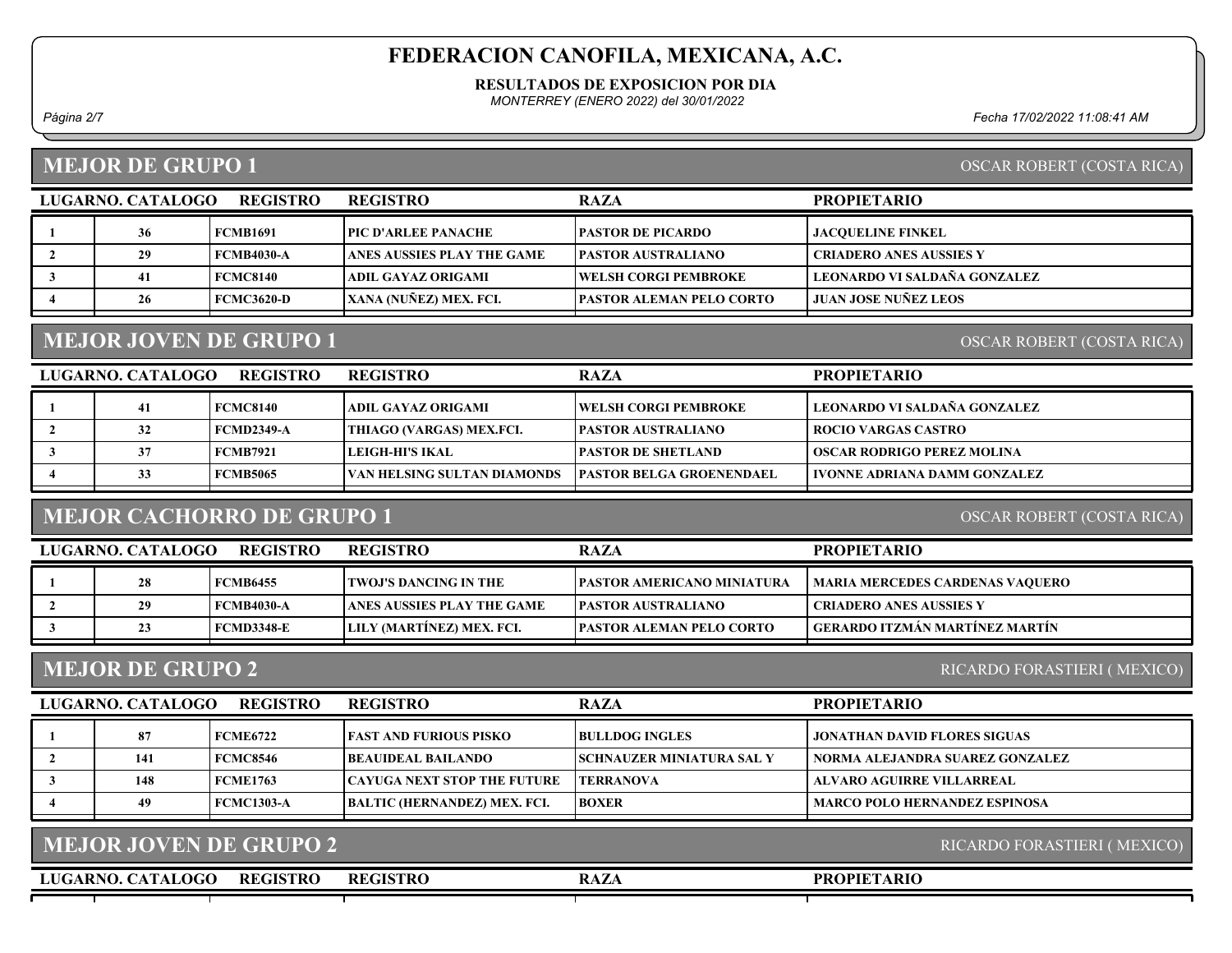#### RESULTADOS DE EXPOSICION POR DIA

MONTERREY (ENERO 2022) del 30/01/2022

Página 3/7 Fecha 17/02/2022 11:08:41 AM

#### MEJOR JOVEN DE GRUPO 2

#### RICARDO FORASTIERI ( MEXICO)

RICARDO FORASTIERI ( MEXICO)

| LUGARNO. CATALOGO | <b>REGISTRO</b>   | <b>REGISTRO</b>                     | <b>RAZA</b>                       | <b>PROPIETARIO</b>                     |
|-------------------|-------------------|-------------------------------------|-----------------------------------|----------------------------------------|
| 141               | <b>FCMC8546</b>   | <b>BEAUIDEAL BAILANDO</b>           | <b>ISCHNAUZER MINIATURA SAL Y</b> | NORMA ALEJANDRA SUAREZ GONZALEZ        |
| 89                | FCMC6911-A        | <b>DART IN THE RING (MALTCEVA)</b>  | <b>BULLMASTIFF</b>                | <b>MALTCEVA EKATERINA</b>              |
|                   | FCMB1343-A        | I THE KING ARTHUR-                  | <b>BULLDOG INGLES</b>             | <b>JASSIEL DE JESUS ARANGO AYUSO Y</b> |
| 102               | <b>FCMC7235-D</b> | <b>DIPLOMATIC'S RIOJA MEX. FCL.</b> | <b>IDOBERMANN</b>                 | LUIS ARTURO PADILLA HOIL               |

## MEJOR CACHORRO DE GRUPO 2

LUGARNO. CATALOGO REGISTRO REGISTRO RAZA PROPIETARIO 1 145 FCMB5060-B WAKANDA (VERA) MEX.FCI. SCHNAUZER MINIATURA SAL Y GRACIELA ANGELINA VERA RODRIGUEZ 2 60 FCMB4507-A ROCKET (CAMPOS) MEX.FCI. BULLDOG INGLES MIGUEL SALVADOR CAMPOS DE LEON 3 FEMB3281-A FRIDA (SUAREZ) MEX. FCI. BOXER ERNESTO SUAREZ ESQUIVIAS 4 100 FCME7055-A FALCONCREEK LEKI MEX.FCI. DOBERMANN CRIADERO FALCONCREEK

#### MEJOR DE GRUPO 3

OSCAR ROBERT (COSTA RICA)

| LUGARNO. CATALOGO<br><b>REGISTRO</b> |     |                  | <b>REGISTRO</b>                | <b>RAZA</b>                   | <b>PROPIETARIO</b>        |
|--------------------------------------|-----|------------------|--------------------------------|-------------------------------|---------------------------|
|                                      | 150 | FCMC6376-B       | <b>PEATY (SANTOS) MEX.FCI.</b> | <b>BULL TERRIER</b>           | <b>JORGE SANTOS LIMA</b>  |
|                                      | 167 | FCMD0557-E       | ATENEA (CARDENAS) MEX.FCI.     | <b>ISTAFFORDSHIRE TERRIER</b> | DAVID CARDENAS RIOS       |
|                                      | 170 | *S/RSE11249/2019 | <b>EWERWEISES MOOD</b>         | WEST HIGHLAND WHITE TERRIER   | $N/D$ *                   |
|                                      | 161 | FCME3647-C       | <b>EDGAR (MORA) MEX. FCI.</b>  | <b>IKERRY BLUE TERRIER</b>    | <b>JOSE BERNAL FLORES</b> |

#### MEJOR JOVEN DE GRUPO 3

OSCAR ROBERT (COSTA RICA)

| LUGARNO. CATALOGO | <b>REGISTRO</b>  | <b>REGISTRO</b>                | <b>RAZA</b>                         | <b>PROPIETARIO</b>                             |
|-------------------|------------------|--------------------------------|-------------------------------------|------------------------------------------------|
| 150               | FCMC6376-B       | <b>PEATY (SANTOS) MEX.FCI.</b> | <b>BULL TERRIER</b>                 | JORGE SANTOS LIMA                              |
| 169               | <b>CPRPI4799</b> | <b>  ALBORADA LATE STORM</b>   | <b>TWEST HIGHLAND WHITE TERRIER</b> | <b>LEOBARDO ALEJANDRO SANCHEZ-BRETON VILLA</b> |
| 177               | FCMC8642         | <b>TWINKY LOVE SHARBEST</b>    | YORKSHIRE TERRIER                   | RENE ALVA RODRIGUEZ                            |
| 168               | FCMD3150-A       | MEGAN (DEL REY) MEX. FCI.      | <b>IWELSH TERRIER</b>               | ANNIA FABIOLA DEL REY PASOUALLI                |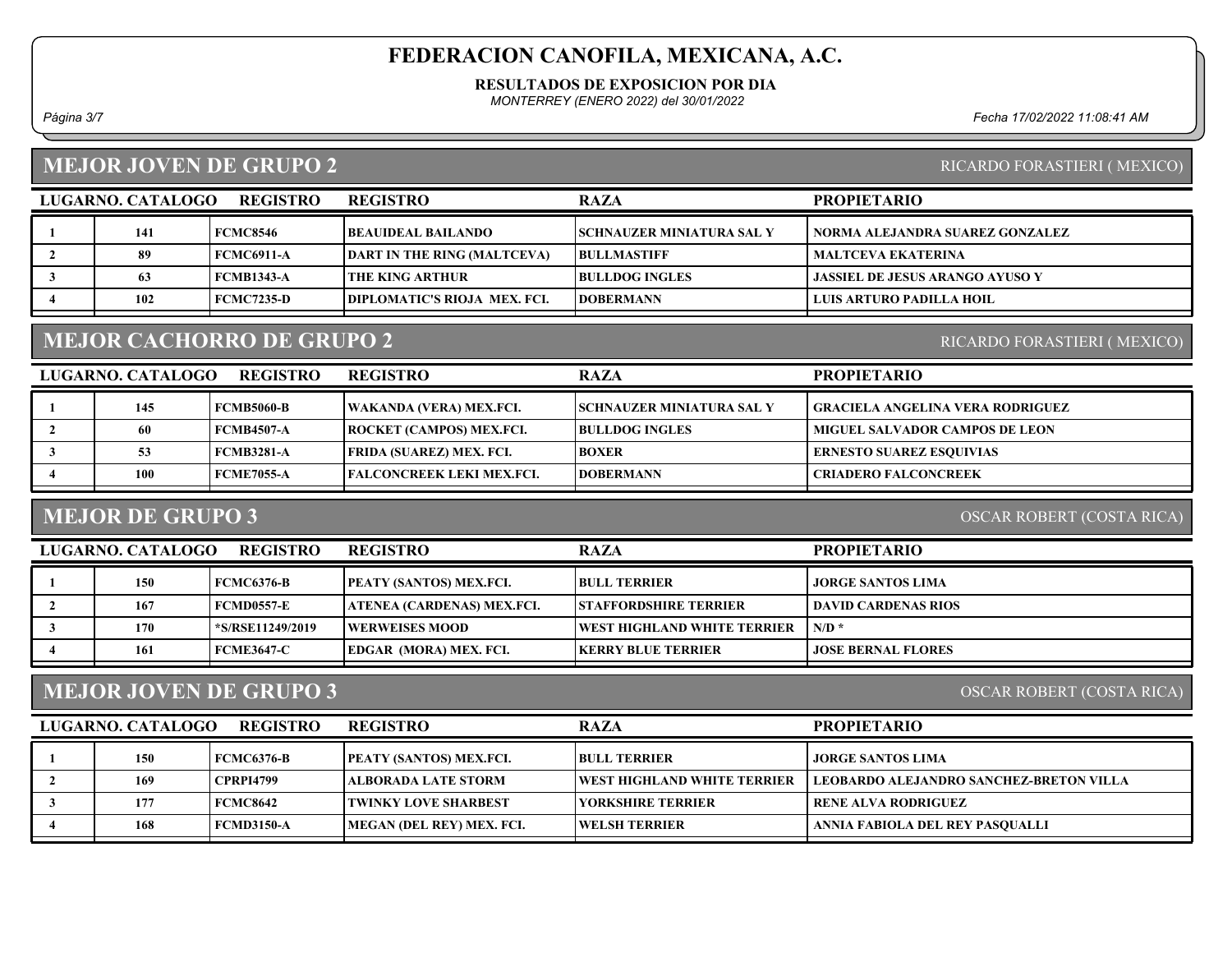#### RESULTADOS DE EXPOSICION POR DIA

MONTERREY (ENERO 2022) del 30/01/2022

## MEJOR CACHORRO DE CRIPO 3

Página 4/7 Fecha 17/02/2022 11:08:41 AM

|                                                                  |                         | <b>MEJOR CACHORRO DE GRUPO 3</b> | <b>OSCAR ROBERT (COSTA RICA)</b>   |                                  |                                           |  |
|------------------------------------------------------------------|-------------------------|----------------------------------|------------------------------------|----------------------------------|-------------------------------------------|--|
|                                                                  | LUGARNO. CATALOGO       | <b>REGISTRO</b>                  | <b>REGISTRO</b>                    | <b>RAZA</b>                      | <b>PROPIETARIO</b>                        |  |
|                                                                  | 160                     | *S/RMON27-01-160                 | <b>FELIPE MORA</b>                 | <b>KERRY BLUE TERRIER</b>        | $N/D$ *                                   |  |
| $\overline{2}$                                                   | 175                     | <b>FCMB6392</b>                  | <b>DEANJE NEW DREAMS</b>           | <b>YORKSHIRE TERRIER</b>         | MACIAS JUAREZ CLAUDIA NILDA               |  |
| $\mathbf{3}$                                                     | 152                     | <b>FCMB5269-H</b>                | <b>HUBERT'S MOLLY DORETH</b>       | <b>BULL TERRIER</b>              | <b>ROGELIO DELGADO FURET</b>              |  |
|                                                                  | <b>MEJOR DE GRUPO 4</b> |                                  |                                    |                                  | ALDEBARAN CONTRERAS (MEXICO)              |  |
|                                                                  | LUGARNO. CATALOGO       | <b>REGISTRO</b>                  | <b>REGISTRO</b>                    | <b>RAZA</b>                      | <b>PROPIETARIO</b>                        |  |
|                                                                  | 182                     | <b>FCMC8698</b>                  | <b>ALEGNA-NEVAREZ JUST IN CASE</b> | <b>DACHSHUND MINIATURA PELO</b>  | <b>FLOR TERESA NEVAREZ MENDOZA Y</b>      |  |
|                                                                  | <b>MEJOR DE GRUPO 5</b> |                                  |                                    |                                  | ALDEBARAN CONTRERAS (MEXICO)              |  |
|                                                                  | LUGARNO. CATALOGO       | <b>REGISTRO</b>                  | <b>REGISTRO</b>                    | <b>RAZA</b>                      | <b>PROPIETARIO</b>                        |  |
|                                                                  | 192                     | *S/RMON27-01-192                 | TRINACRIAS YOUR MAJESTY            | <b>HUSKY SIBERIANO</b>           | $N/D$ *                                   |  |
| $\overline{2}$                                                   | 209                     | <b>FCME2215</b>                  | <b>HEZAES A STAR IS BORN</b>       | POMERANIAN (SPITZ ALEMAN)        | <b>JUAN JOSE VILLEGAS HERNANDEZ</b>       |  |
| $\mathbf{3}$                                                     | 217                     | <b>FCMC2017-B</b>                | TECUANILLO (AVALOS/LARA)           | XOLOITZCUINTLE ESTANDAR          | <b>HUGO FERNANDO AVALOS GUTIERREZ Y/O</b> |  |
| $\overline{4}$                                                   | 215                     | <b>FCMC8640</b>                  | <b>DAR CHINGIZA CRISTAL SPLASH</b> | <b>SHIBA</b>                     | <b>ISAAC ANTONIO LOPEZ MORALES</b>        |  |
|                                                                  |                         | <b>MEJOR JOVEN DE GRUPO 5</b>    |                                    |                                  | ALDEBARAN CONTRERAS (MEXICO)              |  |
|                                                                  | LUGARNO. CATALOGO       | <b>REGISTRO</b>                  | <b>REGISTRO</b>                    | <b>RAZA</b>                      | <b>PROPIETARIO</b>                        |  |
| -1                                                               | 189                     | <b>FCMB6453</b>                  | ICE STORM WOOD MARK                | <b>HUSKY SIBERIANO</b>           | LUCIA MARGARITA DE OCHOA BAZAN            |  |
| $\overline{2}$                                                   | 215                     | <b>FCMC8640</b>                  | <b>DAR CHINGIZA CRISTAL SPLASH</b> | <b>SHIBA</b>                     | <b>ISAAC ANTONIO LOPEZ MORALES</b>        |  |
| 3                                                                | 203                     | <b>FCMC3496-D</b>                | <b>BALOO (RUIZ) MEX.FCI.</b>       | <b>MALAMUTE DE ALASKA</b>        | <b>EDITH LISETTE RUIZ BLANCO</b>          |  |
| 4                                                                | 216                     | <b>FCMC2733-D</b>                | TLAKATL (MARTINEZ) MEX.FCI.        | <b>XOLOITZCUINTLE ESTANDAR</b>   | <b>ALBERTO FELIPE MARTINEZ LOBATO</b>     |  |
| <b>MEJOR CACHORRO DE GRUPO 5</b><br>ALDEBARAN CONTRERAS (MEXICO) |                         |                                  |                                    |                                  |                                           |  |
|                                                                  | LUGARNO. CATALOGO       | <b>REGISTRO</b>                  | <b>REGISTRO</b>                    | <b>RAZA</b>                      | <b>PROPIETARIO</b>                        |  |
| -1                                                               | 187                     | <b>CPRPI4317</b>                 | <b>TRINACRIA'S DANCE WITH</b>      | <b>HUSKY SIBERIANO</b>           | <b>MARA DESIREE FLORES LEMUS</b>          |  |
| $\overline{2}$                                                   | 220                     | <b>FCMC8092-A</b>                | XIJULIACTÉ DE LIFRALCOA            | <b>XOLOITZCUINTLE INTERMEDIO</b> | <b>FRANCISCO ALBERTO CAMPOS MONTES</b>    |  |
| $\mathbf{3}$                                                     | 211                     | <b>FCMB3127-A</b>                | CIRCE (VILLEGAS) MEX.FCI.          | POMERANIAN (SPITZ ALEMAN)        | JUAN JOSE VILLEGAS HERNANDEZ              |  |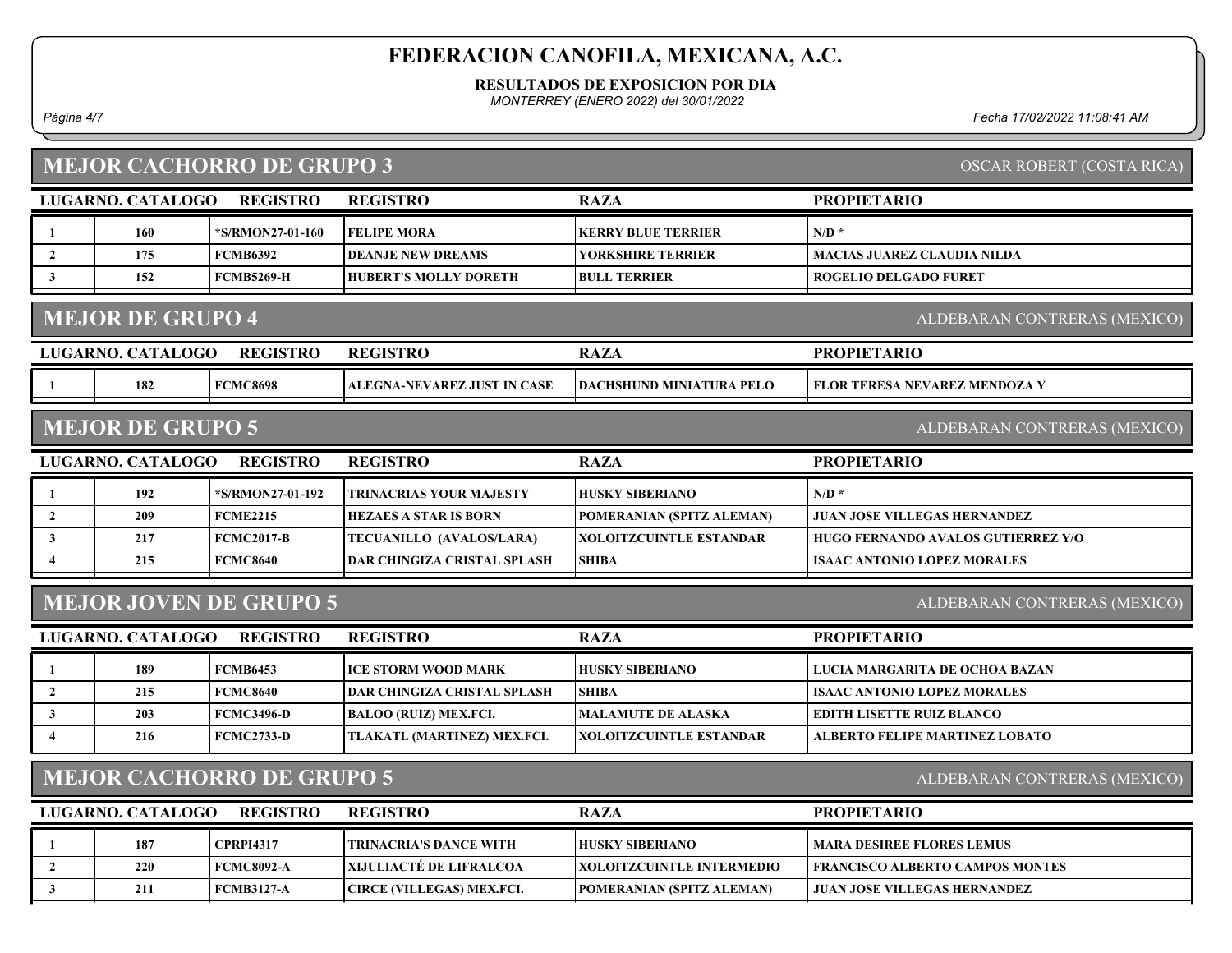RESULTADOS DE EXPOSICION POR DIA

MONTERREY (ENERO 2022) del 30/01/2022

Página 5/7 Fecha 17/02/2022 11:08:41 AM

|                         | <b>MEJOR DE GRUPO 6</b>                                    |                               |                                     |                                 | RICARDO FORASTIERI (MEXICO)            |  |
|-------------------------|------------------------------------------------------------|-------------------------------|-------------------------------------|---------------------------------|----------------------------------------|--|
|                         | LUGARNO. CATALOGO                                          | <b>REGISTRO</b>               | <b>REGISTRO</b>                     | <b>RAZA</b>                     | <b>PROPIETARIO</b>                     |  |
| 1                       | 228                                                        | <b>FCMC3604-B</b>             | MARK A.WHIPPET TANK (QUIJANO)       | <b>BEAGLE</b>                   | <b>MARTIN JAVIER CALDERON CORRALES</b> |  |
| $\overline{2}$          | 226                                                        | <b>FCMC6522-C</b>             | <b>JUST CALL ME CRAZY</b>           | <b>BASSET HOUND</b>             | <b>HOLDA M. NOVELO Y</b>               |  |
|                         |                                                            | <b>MEJOR JOVEN DE GRUPO 6</b> |                                     |                                 | RICARDO FORASTIERI (MEXICO)            |  |
|                         | LUGARNO. CATALOGO                                          | <b>REGISTRO</b>               | <b>REGISTRO</b>                     | <b>RAZA</b>                     | <b>PROPIETARIO</b>                     |  |
| -1                      | 228                                                        | <b>FCMC3604-B</b>             | MARK A.WHIPPET TANK (QUIJANO)       | <b>BEAGLE</b>                   | <b>MARTIN JAVIER CALDERON CORRALES</b> |  |
| $\overline{2}$          | 226                                                        | <b>FCMC6522-C</b>             | <b>JUST CALL ME CRAZY</b>           | <b>BASSET HOUND</b>             | <b>HOLDA M. NOVELO Y</b>               |  |
|                         | <b>MEJOR DE GRUPO 7</b>                                    |                               |                                     |                                 | <b>OSCAR ROBERT (COSTA RICA)</b>       |  |
|                         | <b>LUGARNO. CATALOGO</b>                                   | <b>REGISTRO</b>               | <b>REGISTRO</b>                     | <b>RAZA</b>                     | <b>PROPIETARIO</b>                     |  |
| 1                       | 234                                                        | <b>FCMB7961</b>               | <b>CLOS ERASMUS BAELFAIRE</b>       | <b>SETTER GORDON</b>            | CHRISTIAN DAVID TEJEDA ALATORRE        |  |
| $\overline{2}$          | 233                                                        | <b>CPRPI4204</b>              | <b>ATILA BTO 2016 DO BALACO</b>     | POINTER ALEMAN DE PELO CORTO    | <b>ADRIANA MAGNE</b>                   |  |
| $\mathbf{3}$            | 237                                                        | <b>FCMF3502-B</b>             | <b>ALLEGIANCE DISTANT DREAMER</b>   | <b>SETTER IRLANDES</b>          | <b>CRIADERO ALLEGIANCE</b>             |  |
| $\overline{4}$          | 236                                                        | <b>FCMC8081</b>               | LUCKSHERAY ROCKY'N'ROLL             | <b>SETTER INGLES</b>            | <b>TATIANA CHERNYSHEVA</b>             |  |
|                         | <b>MEJOR DE GRUPO 8</b>                                    |                               |                                     |                                 | <b>OSCAR ROBERT (COSTA RICA)</b>       |  |
|                         | LUGARNO. CATALOGO                                          | <b>REGISTRO</b>               | <b>REGISTRO</b>                     | <b>RAZA</b>                     | <b>PROPIETARIO</b>                     |  |
| 1                       | 246                                                        | <b>FCMC2156</b>               | <b>MAXIMUS GOLDEN TRIP PARADISE</b> | <b>COBRADOR DORADO</b>          | <b>LILIA T. VAZQUEZ SALINAS</b>        |  |
| $\overline{2}$          | 253                                                        | <b>CPRPJ6034</b>              | <b>RAYARAGUA INDIAN PARTY</b>       | PERRO DE AGUA ESPAÑOL           | DANIELA GUADALUPE GARZA ARCINIEGA      |  |
| $\mathbf{3}$            | 252                                                        | GC-4266-A                     | VALDER CON V DE VUELTA              | <b>COCKER SPANIEL AMERICANO</b> | AZARETH JIMENNA CANTÚ PEÑA             |  |
| $\overline{\mathbf{4}}$ | 241                                                        | <b>FCMC2564-D</b>             | <b>DANFER LAB S DOMLAN MEX.FCI.</b> | <b>COBRADOR DE LABRADOR</b>     | <b>CRIADERO DANFER LAB'S</b>           |  |
|                         | <b>MEJOR JOVEN DE GRUPO 8</b><br>OSCAR ROBERT (COSTA RICA) |                               |                                     |                                 |                                        |  |
|                         | <b>LUGARNO. CATALOGO</b>                                   | <b>REGISTRO</b>               | <b>REGISTRO</b>                     | <b>RAZA</b>                     | <b>PROPIETARIO</b>                     |  |
| -1                      | 253                                                        | <b>CPRPJ6034</b>              | <b>RAYARAGUA INDIAN PARTY</b>       | PERRO DE AGUA ESPAÑOL           | DANIELA GUADALUPE GARZA ARCINIEGA      |  |
| $\overline{2}$          | 244                                                        | <b>FCMC7629-A</b>             | HUNTER (MANZANERO) MEX.FCI.         | <b>COBRADOR DORADO</b>          | HEBERT ANDRES MANZANERO MARTINEZ       |  |
|                         |                                                            |                               |                                     |                                 |                                        |  |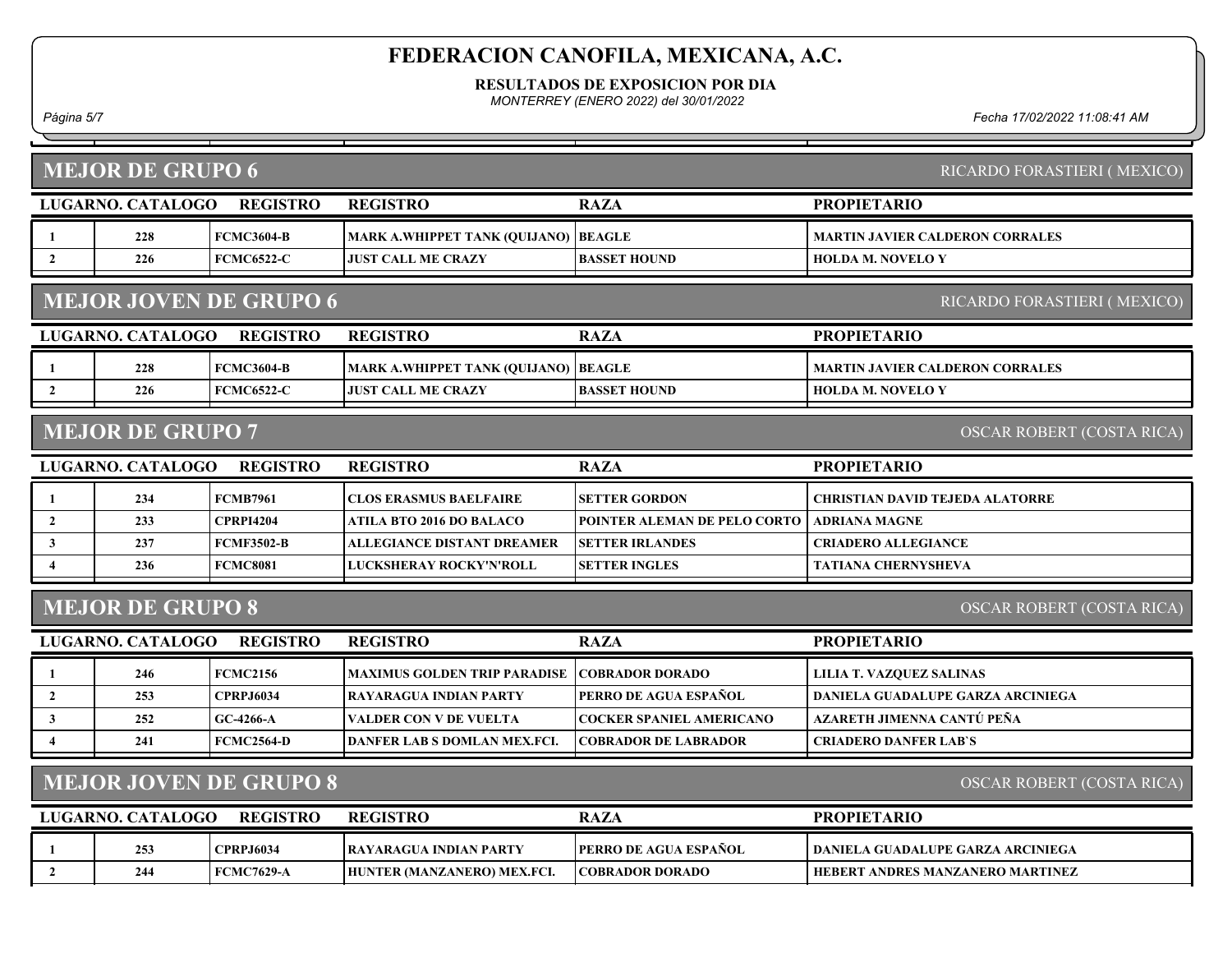RESULTADOS DE EXPOSICION POR DIA

MONTERREY (ENERO 2022) del 30/01/2022

#### MEJOR JOVEN DE GRUPO 8

Página 6/7 Fecha 17/02/2022 11:08:41 AM

|                                                      | <b>MEJOR JOVEN DE GRUPO 8</b><br>OSCAR ROBERT (COSTA RICA)    |                                  |                                      |                             |                                       |  |  |  |  |  |
|------------------------------------------------------|---------------------------------------------------------------|----------------------------------|--------------------------------------|-----------------------------|---------------------------------------|--|--|--|--|--|
|                                                      | LUGARNO. CATALOGO                                             | <b>REGISTRO</b>                  | <b>REGISTRO</b>                      | <b>RAZA</b>                 | <b>PROPIETARIO</b>                    |  |  |  |  |  |
| $\mathbf{3}$                                         | 240                                                           | <b>FCMB2348-A</b>                | ALLDANS TOÑO MEX.FCI.                | <b>COBRADOR DE LABRADOR</b> | <b>CRIADERO ALLDANS</b>               |  |  |  |  |  |
|                                                      | <b>MEJOR CACHORRO DE GRUPO 8</b><br>OSCAR ROBERT (COSTA RICA) |                                  |                                      |                             |                                       |  |  |  |  |  |
|                                                      | LUGARNO. CATALOGO                                             | <b>REGISTRO</b>                  | <b>REGISTRO</b>                      | <b>RAZA</b>                 | <b>PROPIETARIO</b>                    |  |  |  |  |  |
| 1                                                    | 238                                                           | <b>FCMB4073-A</b>                | <b>DANFER LAB'S DRACER MEX. FCI.</b> | <b>COBRADOR DE LABRADOR</b> | <b>CRIADERO DANFER LAB'S</b>          |  |  |  |  |  |
| <b>MEJOR DE GRUPO 9</b><br>OSCAR ROBERT (COSTA RICA) |                                                               |                                  |                                      |                             |                                       |  |  |  |  |  |
|                                                      | LUGARNO. CATALOGO                                             | <b>REGISTRO</b>                  | <b>REGISTRO</b>                      | <b>RAZA</b>                 | <b>PROPIETARIO</b>                    |  |  |  |  |  |
| $\mathbf{1}$                                         | 303                                                           | <b>FCMC8402</b>                  | <b>GIRALDITA'S DELICIOSA</b>         | <b>PUG</b>                  | <b>JOSE ALBERTO VELEZ CONTRERAS</b>   |  |  |  |  |  |
| $\overline{2}$                                       | 298                                                           | <b>FCMB5053-C</b>                | ARTEMISA DE MITILENE (CANTÚ)         | <b>POODLE GRANDE -</b>      | AZARETH JIMENNA CANTÚ PEÑA            |  |  |  |  |  |
| 3                                                    | 288                                                           | <b>FCMB0313</b>                  | <b>MAGNUS STAFF VICEVERSA</b>        | <b>CRESTADO CHINO</b>       | <b>MARIA DE FATIMA PATRON ZUBIAUR</b> |  |  |  |  |  |
|                                                      |                                                               |                                  |                                      |                             |                                       |  |  |  |  |  |
| $\overline{\mathbf{4}}$                              | 271                                                           | <b>CPRPI4743</b>                 | <b>JCRV OH THE PLACES YOU'LL GO</b>  | <b>BULLDOG FRANCES</b>      | <b>JACOUELINE FINKEL</b>              |  |  |  |  |  |
|                                                      |                                                               | <b>MEJOR JOVEN DE GRUPO 9</b>    |                                      |                             | OSCAR ROBERT (COSTA RICA)             |  |  |  |  |  |
|                                                      | LUGARNO. CATALOGO                                             | <b>REGISTRO</b>                  | <b>REGISTRO</b>                      | <b>RAZA</b>                 | <b>PROPIETARIO</b>                    |  |  |  |  |  |
| 1                                                    | 299                                                           | <b>CPRPI3872</b>                 | <b>EDIVETTE CRUELLA DE V1L</b>       | <b>POODLE GRANDE -</b>      | <b>JOSE DE JESUS LUNA LOPEZ</b>       |  |  |  |  |  |
| $\overline{2}$                                       | 302                                                           | <b>FCMD3475</b>                  | <b>GLABROUS PUGNACIOUS OOPS!</b>     | <b>PUG</b>                  | ELEAZAR GERARDO MORENO MATA           |  |  |  |  |  |
| 3                                                    | 266                                                           | <b>FCMC7891</b>                  | <b>JOHN WICK GALLUS</b>              | <b>BULLDOG FRANCES</b>      | <b>DANIEL CASTILLO</b>                |  |  |  |  |  |
| $\boldsymbol{\Lambda}$                               | 305                                                           | <b>FCMC6554-B</b>                | LUNA (CAMPOS) MEX.FCI.               | <b>SHIH TZU</b>             | <b>SALVADOR ANGEL CAMPOS AZUELA</b>   |  |  |  |  |  |
|                                                      |                                                               | <b>MEJOR CACHORRO DE GRUPO 9</b> |                                      |                             | OSCAR ROBERT (COSTA RICA)             |  |  |  |  |  |
|                                                      | LUGARNO. CATALOGO                                             | <b>REGISTRO</b>                  | <b>REGISTRO</b>                      | <b>RAZA</b>                 | <b>PROPIETARIO</b>                    |  |  |  |  |  |
| 1                                                    | 298                                                           | <b>FCMB5053-C</b>                | ARTEMISA DE MITILENE (CANTÚ)         | <b>POODLE GRANDE -</b>      | AZARETH JIMENNA CANTÚ PEÑA            |  |  |  |  |  |
| $\overline{2}$                                       | 15                                                            | <b>FCMB5738-D</b>                | USSURI (CHERNOVA) MEX.FCI.           | <b>SHIH TZU</b>             | <b>ANNA CHERNOVA</b>                  |  |  |  |  |  |
| 3                                                    | 273                                                           | <b>FCMB3039-B</b>                | <b>ORIANA THE QUEEN (KUECHEL)</b>    | <b>BULLDOG FRANCES</b>      | ERWIN FEDERICO KUECHEL VAZQUEZ        |  |  |  |  |  |